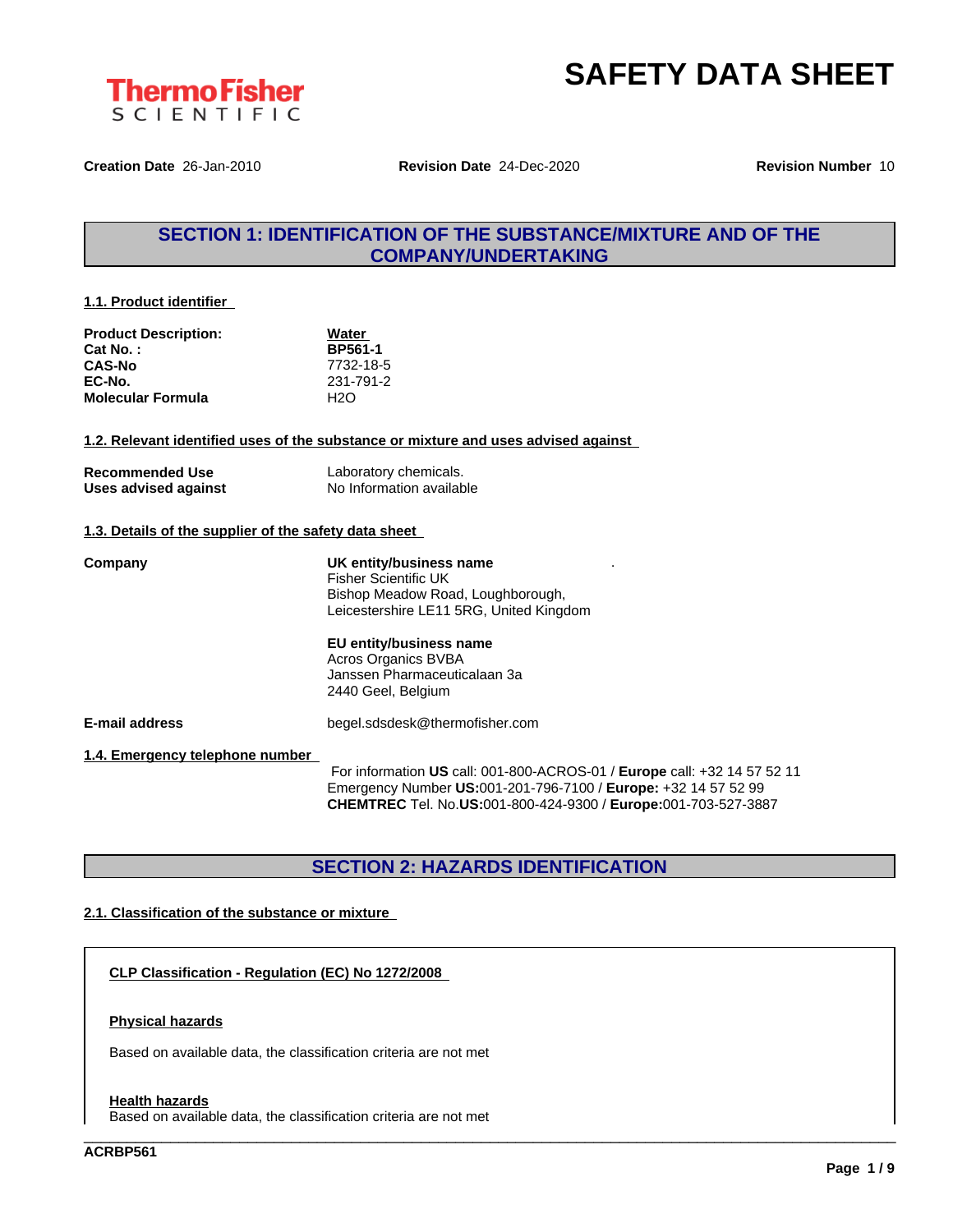#### **Environmental hazards**

Based on available data, the classification criteria are not met

*Full text of Hazard Statements: see section 16*

#### **2.2. Label elements**

None required

#### **2.3. Other hazards**

No information available

## **SECTION 3: COMPOSITION/INFORMATION ON INGREDIENTS**

### **3.1. Substances**

| Component | <b>CAS-No</b> | EC-No.          | Weight % | <b>CLP Classification -</b><br>- Regulation (EC) No<br>1272/2008 |
|-----------|---------------|-----------------|----------|------------------------------------------------------------------|
| Water     | 7732-18-5     | $-791-2$<br>231 | 100      |                                                                  |

#### *Full text of Hazard Statements: see section 16*

## **SECTION 4: FIRST AID MEASURES**

#### **4.1. Description of first aid measures**

| <b>Eye Contact</b>                        | No hazards which require special first aid measures. |
|-------------------------------------------|------------------------------------------------------|
| <b>Skin Contact</b>                       | No hazards which require special first aid measures. |
| <b>Ingestion</b>                          | No hazards which require special first aid measures. |
| <b>Inhalation</b>                         | No hazards which require special first aid measures. |
| <b>Self-Protection of the First Aider</b> | No special precautions required.                     |
|                                           |                                                      |

**4.2. Most important symptoms and effects, both acute and delayed**

No information available.

#### **4.3. Indication of any immediate medical attention and special treatment needed**

**Notes to Physician** Treat symptomatically.

# **SECTION 5: FIREFIGHTING MEASURES**

\_\_\_\_\_\_\_\_\_\_\_\_\_\_\_\_\_\_\_\_\_\_\_\_\_\_\_\_\_\_\_\_\_\_\_\_\_\_\_\_\_\_\_\_\_\_\_\_\_\_\_\_\_\_\_\_\_\_\_\_\_\_\_\_\_\_\_\_\_\_\_\_\_\_\_\_\_\_\_\_\_\_\_\_\_\_\_\_\_\_\_\_\_\_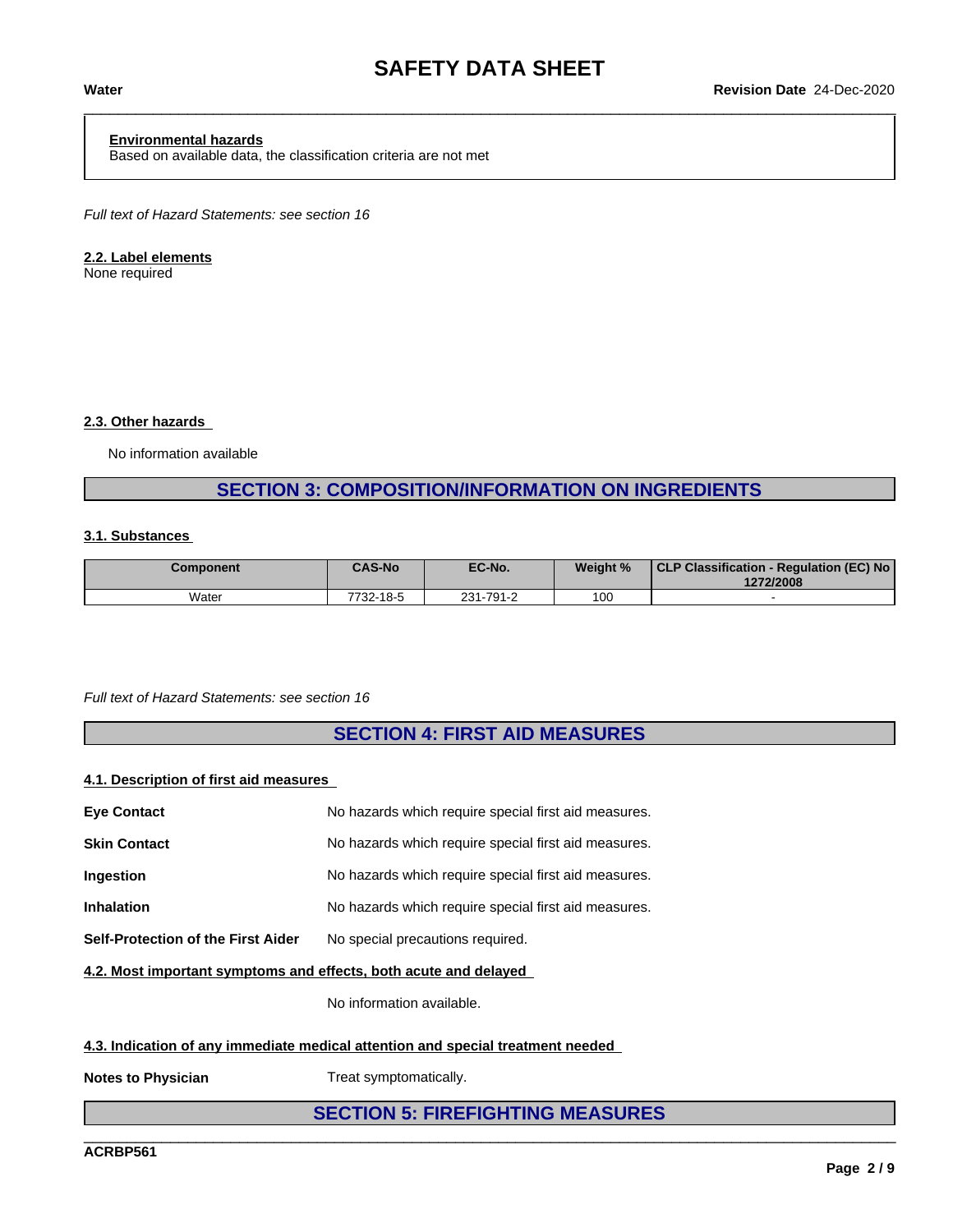#### **5.1. Extinguishing media**

#### **Suitable Extinguishing Media**

Substance is nonflammable; use agent most appropriate to extinguish surrounding fire.

**Extinguishing media which must not be used for safety reasons** No information available.

#### **5.2. Special hazards arising from the substance or mixture**

Non-combustible. None reasonably foreseeable.

#### **Hazardous Combustion Products**

None under normal use conditions.

#### **5.3. Advice for firefighters**

As in any fire, wear self-contained breathing apparatus pressure-demand, MSHA/NIOSH (approved or equivalent) and full protective gear.

## **SECTION 6: ACCIDENTAL RELEASE MEASURES**

#### **6.1. Personal precautions, protective equipment and emergency procedures**

If spilled, take caution, as material can cause surfaces to become very slippery.

#### **6.2. Environmental precautions**

No special environmental precautions required.

#### **6.3. Methods and material for containment and cleaning up**

Soak up with inert absorbent material.

#### **6.4. Reference to other sections**

Refer to protective measures listed in Sections 8 and 13.

**SECTION 7: HANDLING AND STORAGE**

\_\_\_\_\_\_\_\_\_\_\_\_\_\_\_\_\_\_\_\_\_\_\_\_\_\_\_\_\_\_\_\_\_\_\_\_\_\_\_\_\_\_\_\_\_\_\_\_\_\_\_\_\_\_\_\_\_\_\_\_\_\_\_\_\_\_\_\_\_\_\_\_\_\_\_\_\_\_\_\_\_\_\_\_\_\_\_\_\_\_\_\_\_\_

#### **7.1. Precautions for safe handling**

No special handling advices are necessary.

#### **Hygiene Measures**

Handle in accordance with good industrial hygiene and safety practice.

#### **7.2. Conditions for safe storage, including any incompatibilities**

No special storage conditions required.

| Technical Rules for Hazardous Substances (TRGS) 510 Storage Class (LGK) | Class 12 |
|-------------------------------------------------------------------------|----------|
| (Germany)                                                               |          |

#### **7.3. Specific end use(s)**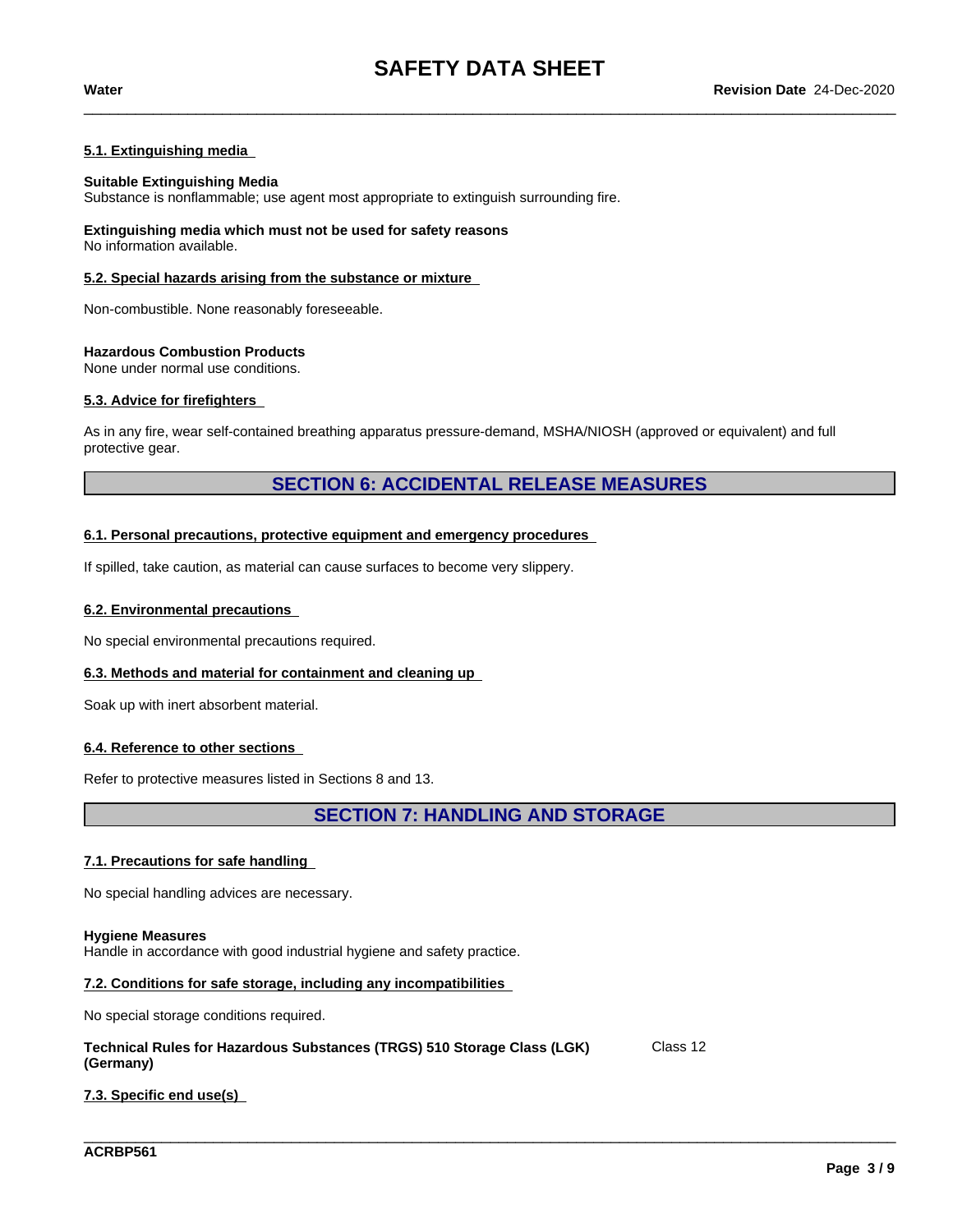Use in laboratories

## **SECTION 8: EXPOSURE CONTROLS/PERSONAL PROTECTION**

#### **8.1. Control parameters**

#### **Exposure limits**

This product, as supplied, does not contain any hazardous materials with occupational exposure limits established by the region specific regulatory bodies

#### **Biological limit values**

This product, as supplied, does not contain any hazardous materials with biological limits established by the region specific regulatory bodies

#### **Monitoring methods**

#### **Derived No Effect Level (DNEL)** No information available

| Route of exposure | Acute effects (local) | <b>Acute effects</b><br>(systemic) | <b>Chronic effects</b><br>(local) | <b>Chronic effects</b><br>(systemic) |
|-------------------|-----------------------|------------------------------------|-----------------------------------|--------------------------------------|
| Oral              |                       |                                    |                                   |                                      |
| Dermal            |                       |                                    |                                   |                                      |
| <b>Inhalation</b> |                       |                                    |                                   |                                      |

#### **Predicted No Effect Concentration** No information available. **(PNEC)**

#### **8.2. Exposure controls**

#### **Engineering Measures** None under normal use conditions.

| Personal protective equipment<br><b>Eye Protection</b> |                                      | No special protective equipment required |                    |                       |  |
|--------------------------------------------------------|--------------------------------------|------------------------------------------|--------------------|-----------------------|--|
| <b>Hand Protection</b>                                 |                                      | No special protective equipment required |                    |                       |  |
| <b>Glove material</b>                                  | <b>Breakthrough time</b>             | <b>Glove thickness</b>                   | <b>EU</b> standard | <b>Glove comments</b> |  |
| Natural rubber<br>Nitrile rubber<br>Neoprene           | See manufacturers<br>recommendations |                                          | <b>FN 374</b>      | (minimum requirement) |  |

Inspect gloves before use.

Please observe the instructions regarding permeability and breakthrough time which are provided by the supplier of the gloves. (Refer to manufacturer/supplier for information)

Ensure gloves are suitable for the task: Chemical compatability, Dexterity, Operational conditions, User susceptibility, e.g. sensitisation effects, also take into consideration the specific local conditions under which the product is used, such as the danger of cuts, abrasion.

Remove gloves with care avoiding skin contamination.

PVC **Example 20** 

**Skin and body protection** No special protective equipment required

**Respiratory Protection** No protective equipment is needed under normal use conditions.

\_\_\_\_\_\_\_\_\_\_\_\_\_\_\_\_\_\_\_\_\_\_\_\_\_\_\_\_\_\_\_\_\_\_\_\_\_\_\_\_\_\_\_\_\_\_\_\_\_\_\_\_\_\_\_\_\_\_\_\_\_\_\_\_\_\_\_\_\_\_\_\_\_\_\_\_\_\_\_\_\_\_\_\_\_\_\_\_\_\_\_\_\_\_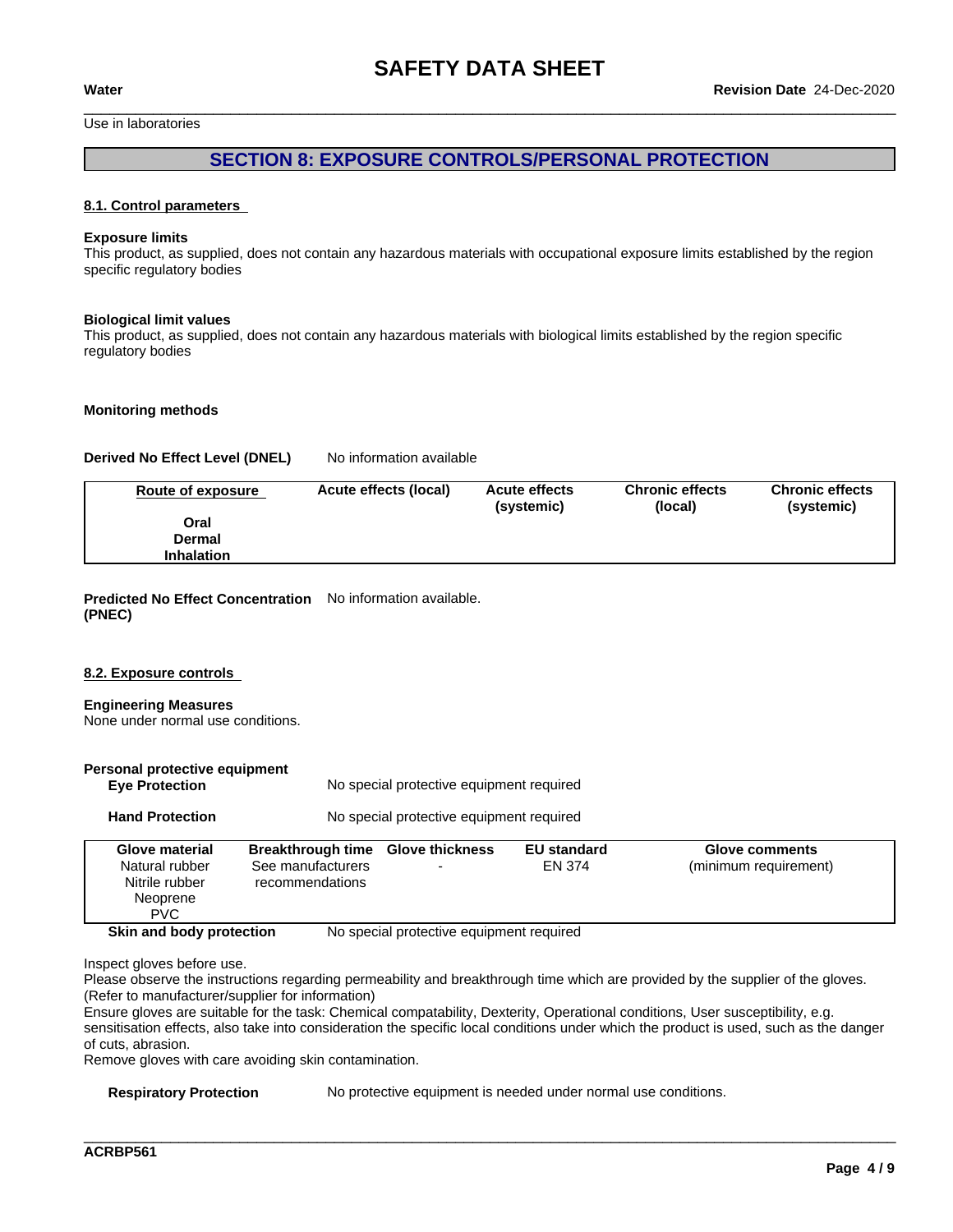| Large scale/emergency use         | Use a NIOSH/MSHA or European Standard EN 136 approved respirator if exposure limits<br>are exceeded or if irritation or other symptoms are experienced<br><b>Recommended Filter type: Particle filter 2</b> |
|-----------------------------------|-------------------------------------------------------------------------------------------------------------------------------------------------------------------------------------------------------------|
| <b>Small scale/Laboratory use</b> | Maintain adequate ventilation                                                                                                                                                                               |

**Environmental exposure controls** No information available.

## **SECTION 9: PHYSICAL AND CHEMICAL PROPERTIES**

#### **9.1. Information on basic physical and chemical properties**

| <b>Physical State</b>                          | Liquid                   |                                          |  |
|------------------------------------------------|--------------------------|------------------------------------------|--|
| Appearance                                     | Clear, Colorless         |                                          |  |
| Odor                                           | Odorless                 |                                          |  |
| <b>Odor Threshold</b>                          | No data available        |                                          |  |
| <b>Melting Point/Range</b>                     | 0 °C / 32 °F             |                                          |  |
| <b>Softening Point</b>                         | No data available        |                                          |  |
| <b>Boiling Point/Range</b>                     | 100 °C / 212 °F          |                                          |  |
| <b>Flammability (liquid)</b>                   | No data available        |                                          |  |
| <b>Flammability (solid,gas)</b>                | Not applicable           | Liquid                                   |  |
| <b>Explosion Limits</b>                        | No data available        |                                          |  |
| <b>Flash Point</b>                             | Not applicable           | <b>Method -</b> No information available |  |
| <b>Autoignition Temperature</b>                | No data available        |                                          |  |
| <b>Decomposition Temperature</b>               | No data available        |                                          |  |
| рH                                             | 7                        |                                          |  |
| Viscosity                                      | No data available        |                                          |  |
| <b>Water Solubility</b>                        | Miscible                 |                                          |  |
| Solubility in other solvents                   | No information available |                                          |  |
| <b>Partition Coefficient (n-octanol/water)</b> |                          |                                          |  |
| <b>Vapor Pressure</b>                          | 17.5 mmHg @ 20 °C        |                                          |  |
| Density / Specific Gravity                     | 1.000                    |                                          |  |
| <b>Bulk Density</b>                            | Not applicable           | Liquid                                   |  |
| <b>Vapor Density</b>                           | No information available | $(Air = 1.0)$                            |  |
| <b>Particle characteristics</b>                | Not applicable (liquid)  |                                          |  |
| 9.2. Other information                         |                          |                                          |  |

**Molecular Formula** H2O **Molecular Weight** 18.02<br>**Evaporation Rate** No inf **Evaporation Rate** No information available

# **SECTION 10: STABILITY AND REACTIVITY**

| 10.1. Reactivity                         | None known, based on information available |  |  |
|------------------------------------------|--------------------------------------------|--|--|
| 10.2. Chemical stability                 | Stable under normal conditions.            |  |  |
| 10.3. Possibility of hazardous reactions |                                            |  |  |
| <b>Hazardous Polymerization</b>          | Hazardous polymerization does not occur.   |  |  |
|                                          |                                            |  |  |

**ACRBP561**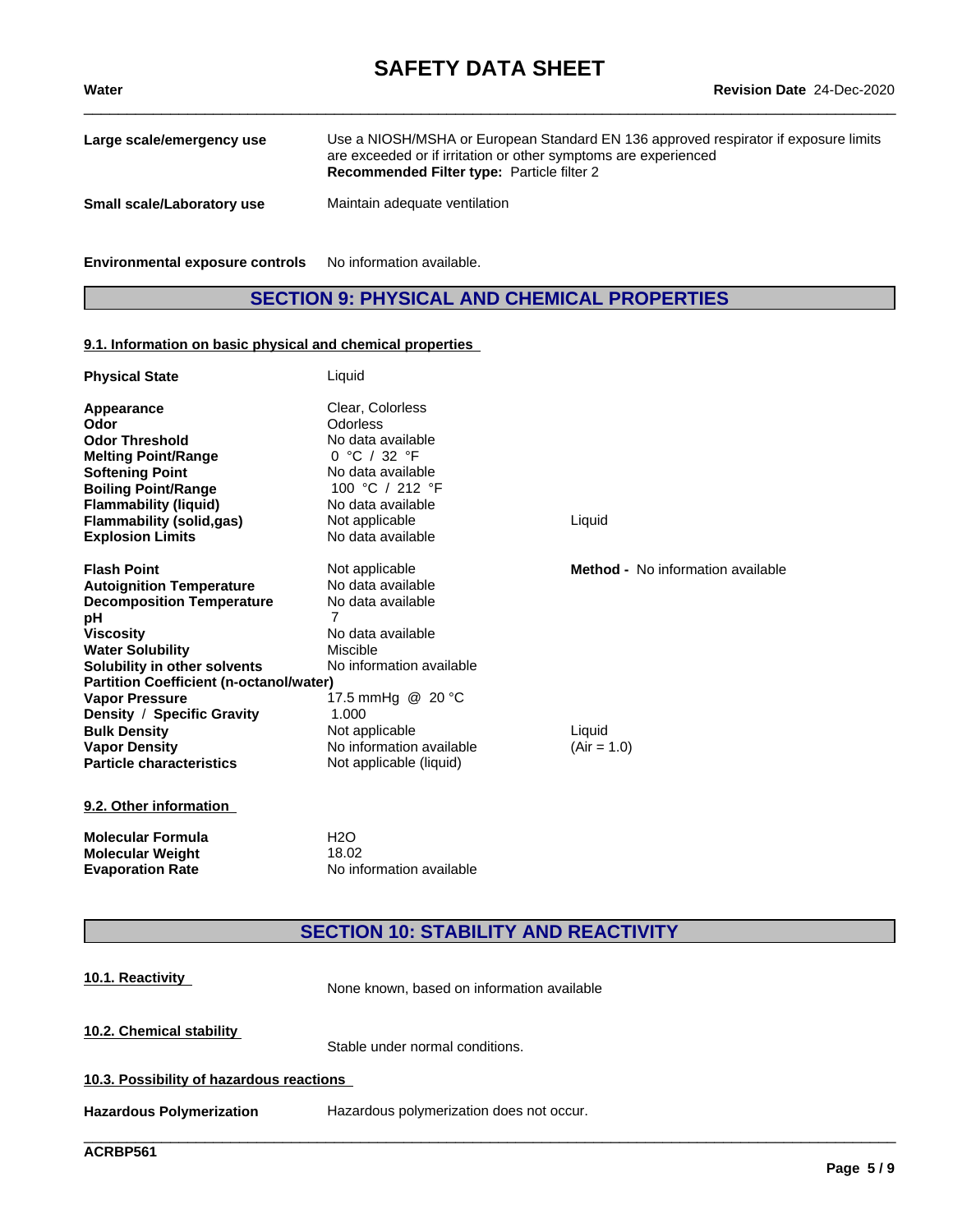**Hazardous Reactions** None under normal processing.

**10.4. Conditions to avoid**

Incompatible products. Excess heat.

**10.5. Incompatible materials**

None known.

**10.6. Hazardous decomposition products**

None under normal use conditions.

## **SECTION 11: TOXICOLOGICAL INFORMATION**

**11.1. Information on hazard classes as defined in Regulation (EC) No 1272/2008**

**Product Information** Product does not present an acute toxicity hazard based on known information **(a) acute toxicity; Oral** Based on available data, the classification criteria are not met<br> **Dermal** Boodata available **Dermal** No data available<br> **Inhalation** No data available **No data available** 

| ----- | $- - -$ | .  | - - |
|-------|---------|----|-----|
| `n n  | Oral    | ma |     |
| งnen  |         | -- |     |
| Water |         |    |     |

| (b) skin corrosion/irritation;                                              | No data available                                                              |  |  |  |  |
|-----------------------------------------------------------------------------|--------------------------------------------------------------------------------|--|--|--|--|
| (c) serious eye damage/irritation;                                          | No data available                                                              |  |  |  |  |
| (d) respiratory or skin sensitization;<br><b>Respiratory</b><br><b>Skin</b> | No data available<br>No data available                                         |  |  |  |  |
| (e) germ cell mutagenicity;                                                 | No data available                                                              |  |  |  |  |
| (f) carcinogenicity;                                                        | No data available<br>There are no known carcinogenic chemicals in this product |  |  |  |  |
| (g) reproductive toxicity;                                                  | No data available                                                              |  |  |  |  |
| (h) STOT-single exposure;                                                   | No data available                                                              |  |  |  |  |
| (i) STOT-repeated exposure;                                                 | No data available                                                              |  |  |  |  |
| <b>Target Organs</b>                                                        | No information available.                                                      |  |  |  |  |
| (j) aspiration hazard;                                                      | No data available                                                              |  |  |  |  |
| <b>Other Adverse Effects</b>                                                | No information available                                                       |  |  |  |  |
| Symptoms / effects, both acute and No information available.<br>delayed     |                                                                                |  |  |  |  |
|                                                                             |                                                                                |  |  |  |  |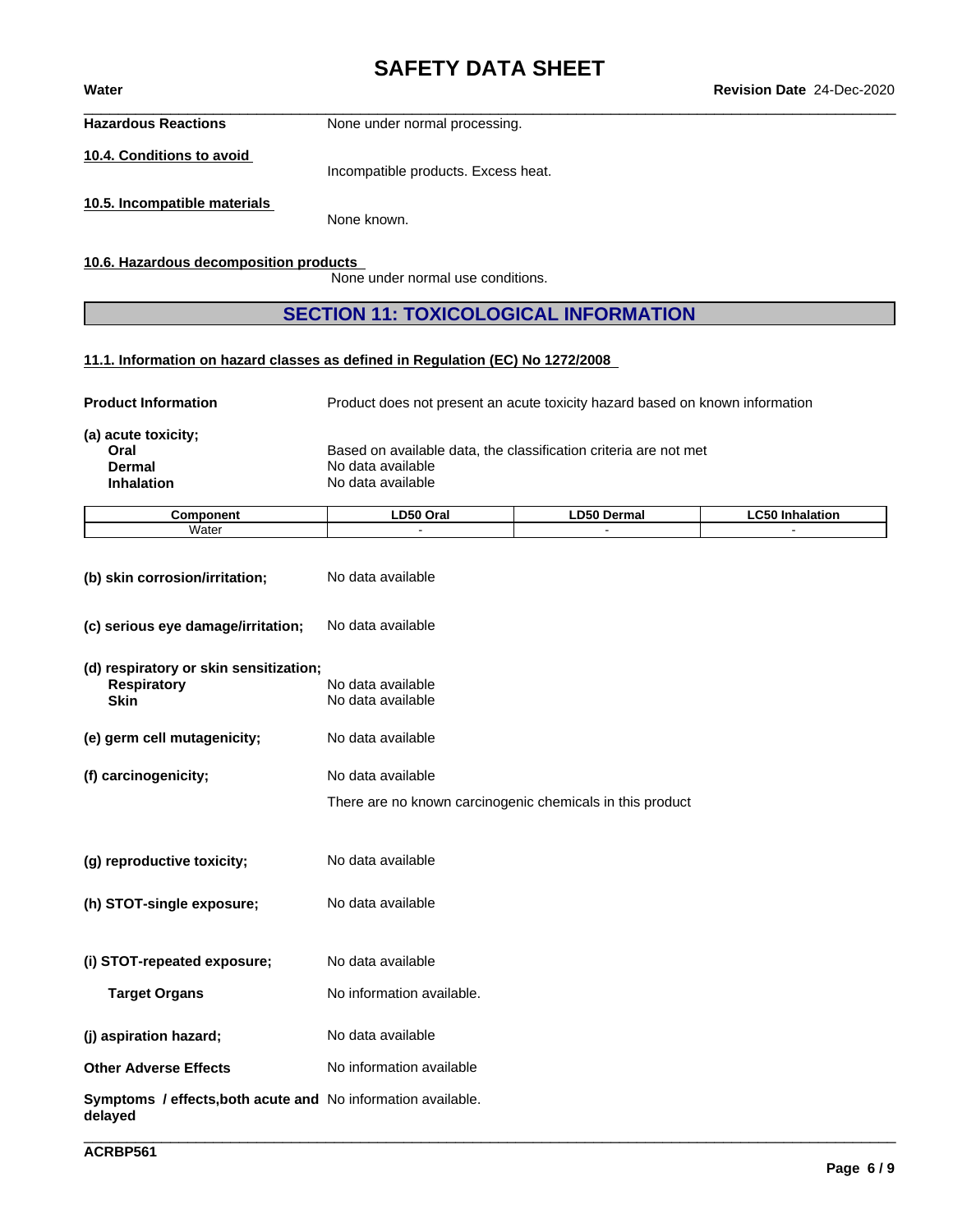#### **11.2. Information on other hazards**

| <b>Endocrine Disrupting Properties</b>                                                                 | Assess endocrine disrupting properties for human health. This product does not contain any<br>known or suspected endocrine disruptors.                        |  |  |  |
|--------------------------------------------------------------------------------------------------------|---------------------------------------------------------------------------------------------------------------------------------------------------------------|--|--|--|
|                                                                                                        | <b>SECTION 12: ECOLOGICAL INFORMATION</b>                                                                                                                     |  |  |  |
| 12.1. Toxicity<br><b>Ecotoxicity effects</b>                                                           | Contains no substances known to be hazardous to the environment or that are not<br>degradable in waste water treatment plants.                                |  |  |  |
| 12.2. Persistence and degradability<br><b>Persistence</b>                                              | Miscible with water, Persistence is unlikely, based on information available.                                                                                 |  |  |  |
| 12.3. Bioaccumulative potential                                                                        | Bioaccumulation is unlikely                                                                                                                                   |  |  |  |
| 12.4. Mobility in soil                                                                                 | The product is water soluble, and may spread in water systems Will likely be mobile in the<br>environment due to its water solubility. Highly mobile in soils |  |  |  |
| 12.5. Results of PBT and vPvB<br>assessment                                                            | No data available for assessment.                                                                                                                             |  |  |  |
| 12.6. Endocrine disrupting<br>properties<br><b>Endocrine Disruptor Information</b>                     | This product does not contain any known or suspected endocrine disruptors                                                                                     |  |  |  |
| 12.7. Other adverse effects<br><b>Persistent Organic Pollutant</b><br><b>Ozone Depletion Potential</b> | This product does not contain any known or suspected substance<br>This product does not contain any known or suspected substance                              |  |  |  |

# **SECTION 13: DISPOSAL CONSIDERATIONS**

**13.1. Waste treatment methods**

| <b>Waste from Residues/Unused</b><br><b>Products</b> | Chemical waste generators must determine whether a discarded chemical is classified as a<br>hazardous waste. Chemical waste generators must also consult local, regional, and<br>national hazardous waste regulations to ensure complete and accurate classification. |
|------------------------------------------------------|-----------------------------------------------------------------------------------------------------------------------------------------------------------------------------------------------------------------------------------------------------------------------|
| <b>Contaminated Packaging</b>                        | Dispose of in accordance with local regulations.                                                                                                                                                                                                                      |
| European Waste Catalogue (EWC)                       | According to the European Waste Catalog, Waste Codes are not product specific, but<br>application specific.                                                                                                                                                           |
| <b>Other Information</b>                             | Waste codes should be assigned by the user based on the application for which the product<br>was used.                                                                                                                                                                |
|                                                      |                                                                                                                                                                                                                                                                       |

# **SECTION 14: TRANSPORT INFORMATION**

\_\_\_\_\_\_\_\_\_\_\_\_\_\_\_\_\_\_\_\_\_\_\_\_\_\_\_\_\_\_\_\_\_\_\_\_\_\_\_\_\_\_\_\_\_\_\_\_\_\_\_\_\_\_\_\_\_\_\_\_\_\_\_\_\_\_\_\_\_\_\_\_\_\_\_\_\_\_\_\_\_\_\_\_\_\_\_\_\_\_\_\_\_\_

**IMDG/IMO** Not regulated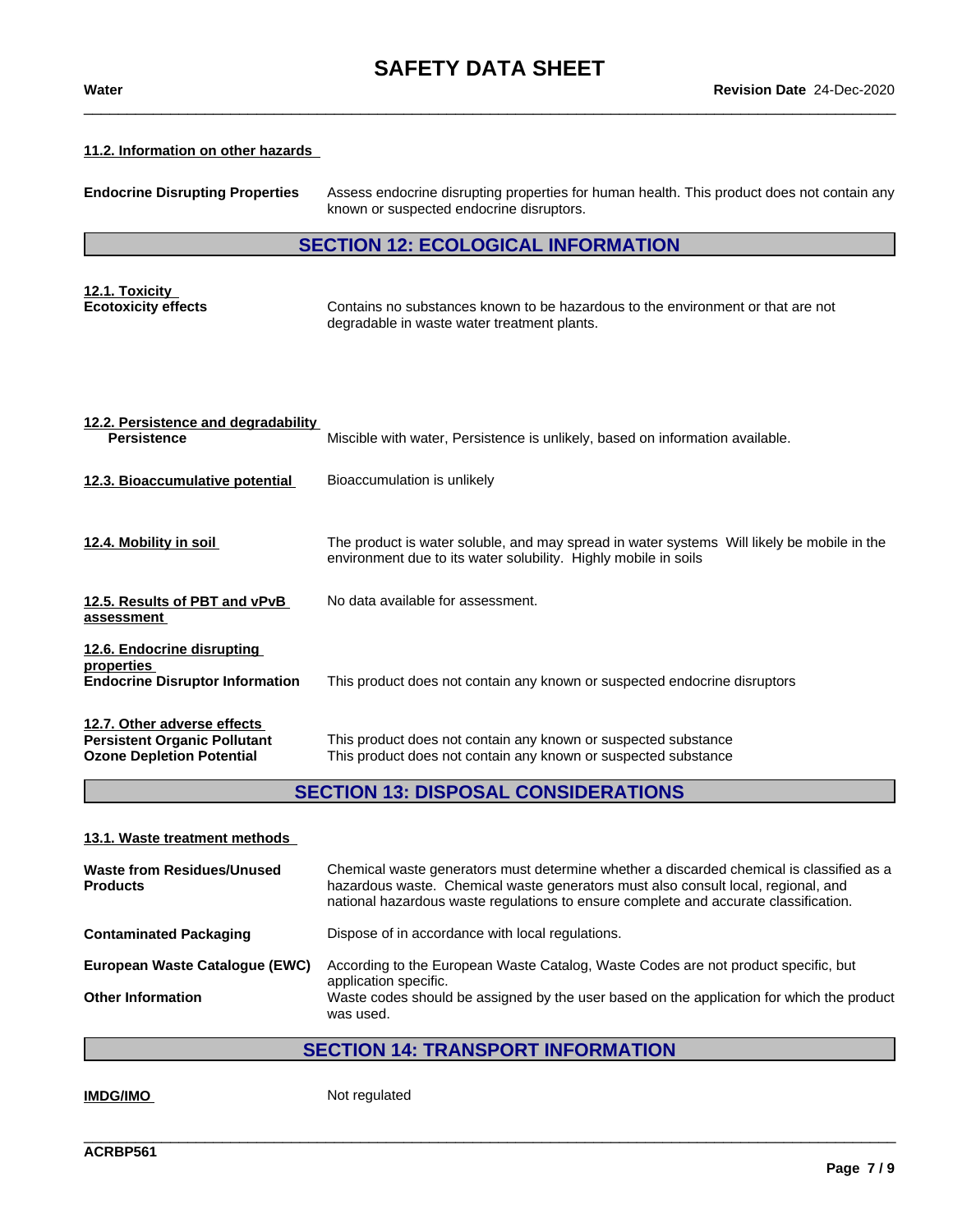| 14.1. UN number<br>14.2. UN proper shipping name<br>14.3. Transport hazard class(es)<br><u>14.4. Packing group</u> |                                 |
|--------------------------------------------------------------------------------------------------------------------|---------------------------------|
| ADR                                                                                                                | Not regulated                   |
| 14.1. UN number<br>14.2. UN proper shipping name<br>14.3. Transport hazard class(es)<br>14.4. Packing group        |                                 |
| <u>IATA</u>                                                                                                        | Not regulated                   |
| 14.1. UN number<br>14.2. UN proper shipping name<br><u>14.3. Transport hazard class(es)</u><br>14.4. Packing group |                                 |
| 14.5. Environmental hazards                                                                                        | No hazards identified           |
| 14.6. Special precautions for user                                                                                 | No special precautions required |
| 14.7. Maritime transport in bulk<br>according to IMO instruments                                                   | Not applicable, packaged goods  |

## **SECTION 15: REGULATORY INFORMATION**

#### **15.1. Safety, health and environmental regulations/legislation specific for the substance or mixture**

#### **International Inventories**

X = listed, Europe (EINECS/ELINCS/NLP), U.S.A. (TSCA), Canada (DSL/NDSL), Philippines (PICCS), China (IECSC), Japan (ENCS), Australia (AICS), Korea (ECL).

| Component | <b>EINECS</b>     | <b>ELINCS</b> | <b>NLP</b> | <b>TSCA</b> | <b>DSL</b> | <b>NDSL</b> | <b>PICCS</b> | <b>ENCS</b> | <b>IECSC</b> | <b>AICS</b> | <b>KECL</b> |
|-----------|-------------------|---------------|------------|-------------|------------|-------------|--------------|-------------|--------------|-------------|-------------|
| Water     | 791-2<br>221<br>້ |               |            |             |            |             |              |             |              |             | KE<br>-3540 |
|           |                   |               |            |             |            |             |              |             |              |             |             |

## Regulation (EC) No 649/2012 of the European Parliament and of the Council of 4 July 2012 concerning the export and **import of dangerous chemicals**

Not applicable

**National Regulations**

**WGK Classification** Water endangering class = non-hazardous to waters (self classification)

\_\_\_\_\_\_\_\_\_\_\_\_\_\_\_\_\_\_\_\_\_\_\_\_\_\_\_\_\_\_\_\_\_\_\_\_\_\_\_\_\_\_\_\_\_\_\_\_\_\_\_\_\_\_\_\_\_\_\_\_\_\_\_\_\_\_\_\_\_\_\_\_\_\_\_\_\_\_\_\_\_\_\_\_\_\_\_\_\_\_\_\_\_\_

**UK** - Take note of Control of Substances Hazardous to Health Regulations (COSHH) 2002 and 2005 Amendment

#### **15.2. Chemical safety assessment**

A Chemical Safety Assessment/Report (CSA/CSR) has not been conducted

### **SECTION 16: OTHER INFORMATION**